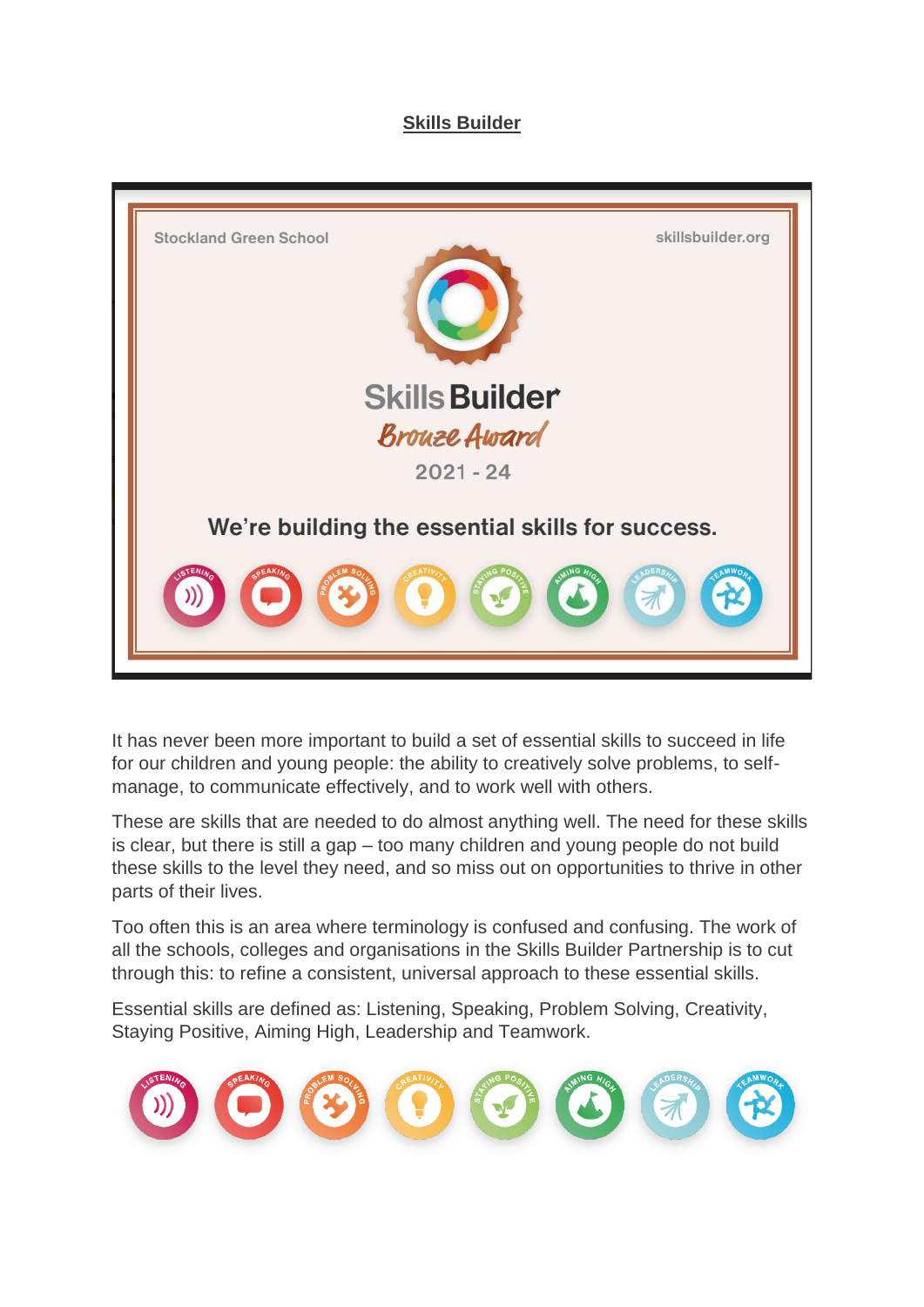At Stockland Green School Essential skills have been integrated into Citizenship time where staff deliver the short lessons allowing students to discuss and focus on 2 skills a term. Teachers use the short activities from the Skills Builder Hub, which require minimal preparation and encourage reflection. All teaching staff have been introduced to the plan and resources, including what best practice looks like.

Teachers highlight and reward students applying skills, like great Leadership and effective Problem Solving.

Common skills language is used in lessons, in assemblies and displays around school referencing to the essential skills. Our school careers programme also reflects good practice of teaching and referencing the skills. We are also now, working towards achieving the Silver Award after having achieved the Bronze award.

Below is our school plan for Skills Builder across the year and during Citizenship lessons for the Autumn term. Each term will have specific skills focus.

If there are further questions about Skills Builder, you can speak to Mrs Rita Kalia or Mrs Katerina Lee.

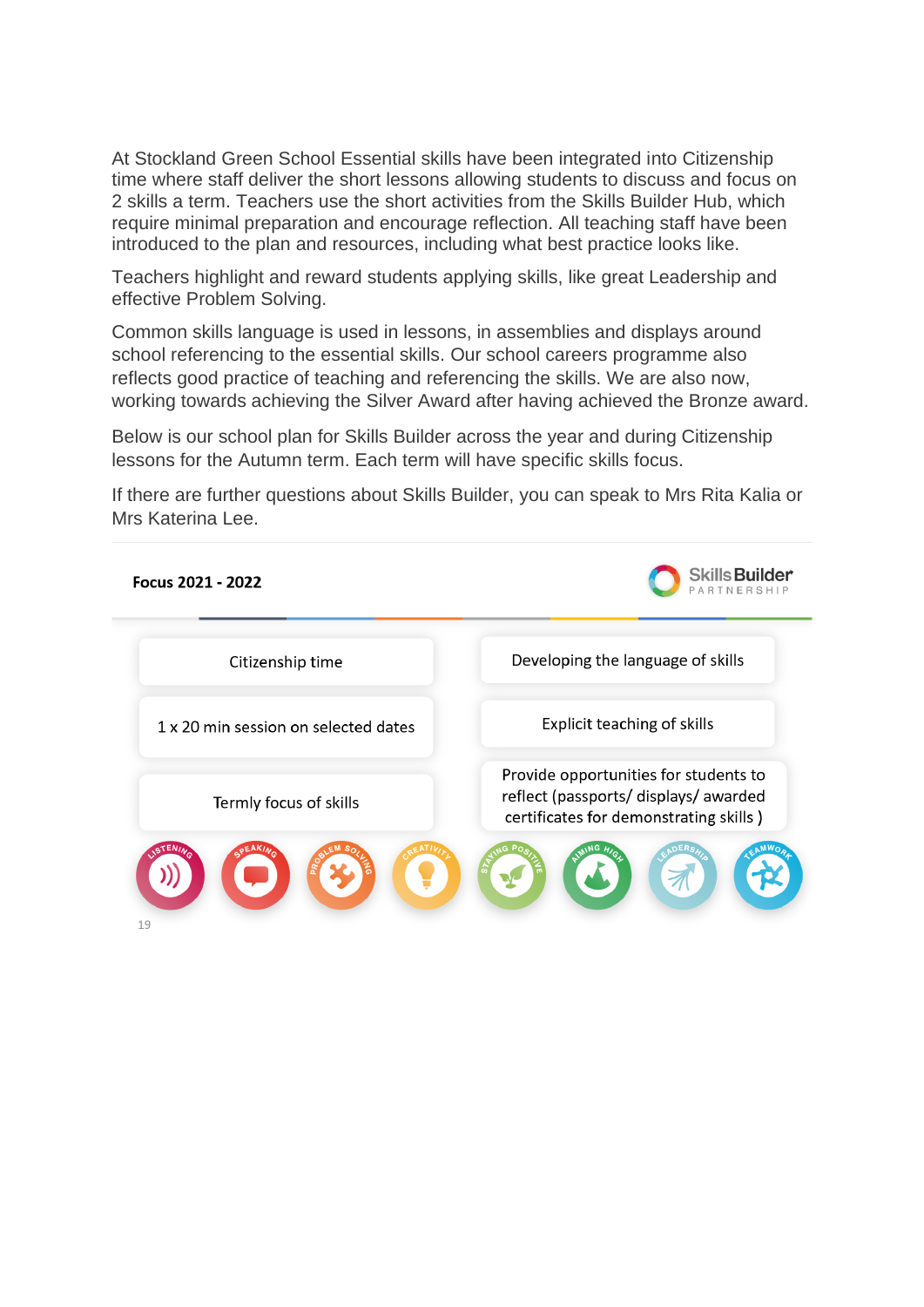Year 7 - Autumn term



### Skill: Leadership/Teamwork Learners recognise their own strengths and weaknesses as a leader Learners contribute to group decision making, whilst recognising the value of others' ideas

| Wk 2 Friday 17th September           | Leadership      |   | <b>Situational Strengths</b>   |
|--------------------------------------|-----------------|---|--------------------------------|
| Wk 2 Friday 1 <sup>st</sup> October  | Leadership      |   | <b>Knowing Me, Knowing Me</b>  |
| Wk 2 Friday 15 <sup>th</sup> October | Leadership      |   | <b>Strength Seekers</b>        |
| Wk 2 Friday 5 <sup>th</sup> November | <b>Teamwork</b> | 7 | <b>Desert Island Decisions</b> |
| Wk 2 Friday 19th November            | Teamwork        |   | <b>Restauranteurs</b>          |
| Wk 2 Friday 3rd December             | <b>Teamwork</b> |   | <b>Music Moguls</b>            |

# Year 8 - Autumn term



| <b>Date</b>                                                                                                                                               | <b>Skill</b>    | <b>Step</b> | <b>Activity</b>                |  |  |
|-----------------------------------------------------------------------------------------------------------------------------------------------------------|-----------------|-------------|--------------------------------|--|--|
| Learners recognise the strengths and weaknesses of others in their team<br>Learners contribute to group decision making, encouraging others to contribute |                 |             |                                |  |  |
| Wk 2 Friday 17 <sup>th</sup> September                                                                                                                    | Leadership      | 8           | <b>Strength Search</b>         |  |  |
| Wk 2 Friday 1st October                                                                                                                                   | Leadership      | 8           | <b>With Friends Like These</b> |  |  |
| Wk 2 Friday 15 <sup>th</sup> October                                                                                                                      | Leadership      | 8           | <b>Question Everything</b>     |  |  |
| Wk 2 Friday 5 <sup>th</sup> November                                                                                                                      | Teamwork        | 8           | <b>Discussion Reflections</b>  |  |  |
| Wk 2 Friday 19th November                                                                                                                                 | Teamwork        | 8           | <b>Sound Of Silence</b>        |  |  |
| Wk 2 Friday 3rd December                                                                                                                                  | <b>Teamwork</b> | 8           | <b>Timid Team Mates</b>        |  |  |

## Skill: Leadership/Teamwork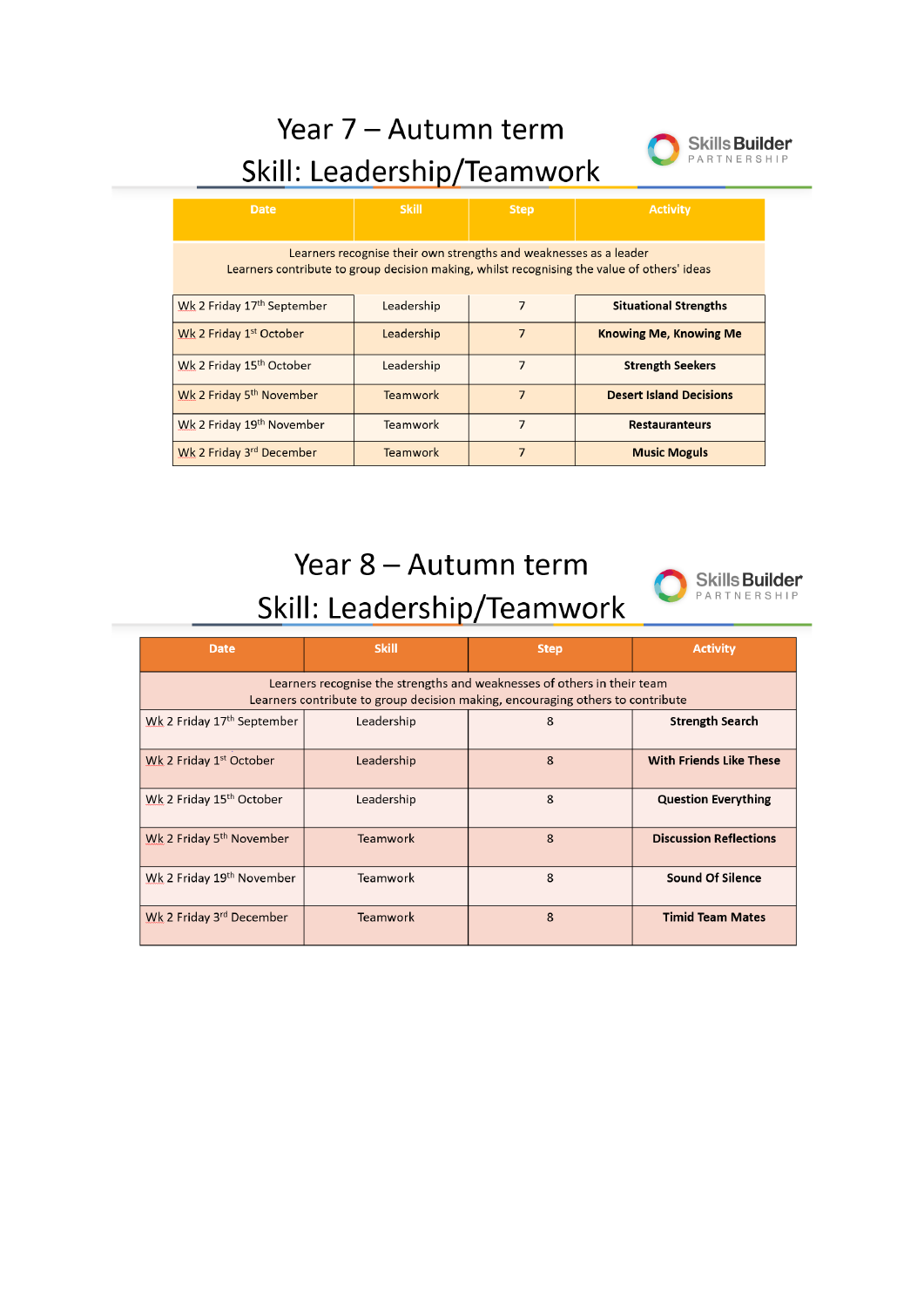# Year 9 - Autumn term



#### Skill: Leadership/Teamwork

| <b>Date</b>                                                                                                                        | <b>Skill</b> | <b>Step</b>  | <b>Activity</b>             |  |  |  |
|------------------------------------------------------------------------------------------------------------------------------------|--------------|--------------|-----------------------------|--|--|--|
| Learners recognise their own strengths and weaknesses as a leader<br>Learners improve the team by not creating unhelpful conflicts |              |              |                             |  |  |  |
| Wk 2 Friday 17 <sup>th</sup> September                                                                                             | Leadership   | 8            | <b>Question Everything</b>  |  |  |  |
| Wk 2 Friday 1st October                                                                                                            | Leadership   | 9            | <b>Seeing Strengths</b>     |  |  |  |
| Wk 2 Friday 15 <sup>th</sup> October                                                                                               | Leadership   | 9            | <b>Task Master</b>          |  |  |  |
| Wk 2 Friday 5 <sup>th</sup> November                                                                                               | Teamwork     | $\mathbf{8}$ | <b>Timid Team Mates</b>     |  |  |  |
| Wk 2 Friday 19th November                                                                                                          | Teamwork     | 9            | <b>Considering conflict</b> |  |  |  |
| Wk 2 Friday 3 <sup>rd</sup> December                                                                                               | Teamwork     | 9            | <b>Conflict Crisis</b>      |  |  |  |

#### Year 10 - Autumn term Skill: Leadership/Teamwork



| <b>Date</b>                                                                                              | <b>Skill</b> | <b>Step</b> | <b>Activity</b>             |  |  |
|----------------------------------------------------------------------------------------------------------|--------------|-------------|-----------------------------|--|--|
| Learners support others through mentorship<br>Learners improve the team by resolving unhelpful conflicts |              |             |                             |  |  |
| Wk 2 Friday 17 <sup>th</sup> September                                                                   | Leadership   | 9           | <b>Task Master</b>          |  |  |
| Wk 2 Friday 1st October                                                                                  | Leadership   | 10          | <b>Mentor Me</b>            |  |  |
| Wk 2 Friday 15 <sup>th</sup> October                                                                     | Leadership   | 10          | <b>My Mentor</b>            |  |  |
| Wk 2 Friday 5 <sup>th</sup> November                                                                     | Teamwork     | 10          | <b>Stressful scenarios</b>  |  |  |
| Wk 2 Friday 19 <sup>th</sup> November                                                                    | Teamwork     | 10          | <b>Resolution Role Play</b> |  |  |
| Wk 2 Friday 3rd December                                                                                 | Teamwork     | 10          | <b>Calming The Conflict</b> |  |  |